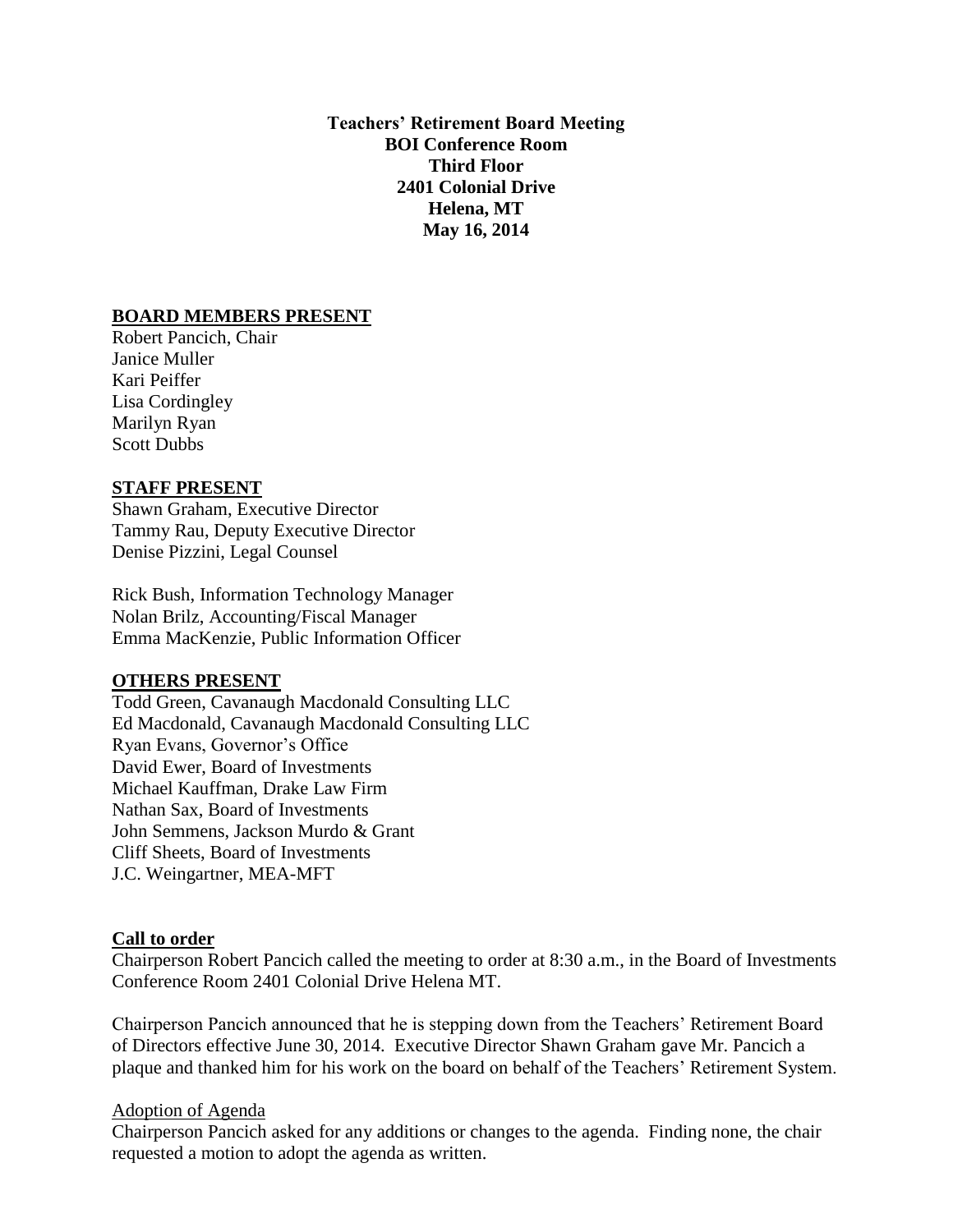*Motion/Vote*: Member Marilyn Ryan moved to adopt the agenda and Vice Chairperson Kari Peiffer seconded it. The motion passed unanimously.

# Adoption of Minutes

Chairperson Pancich asked for any changes or corrections to the minutes of February 21, 2014. Finding none, the chair requested a motion to adopt the minutes as presented. *Motion/Vote*: Vice Chairperson Peiffer made a motion to adopt the minutes and Member Ryan seconded it. The motion passed unanimously.

# **Public Comment on Board Related Items**

Chairperson Pancich asked for public comment on any public matter not on the agenda and within the jurisdiction of the Board. There was no public comment.

# **Actuarial Experience Study**

Executive Director Shawn Graham introduced Todd Green and Ed Macdonald of Cavanaugh Macdonald Consulting LLC. Mr. Green and Mr. Macdonald presented the July 1, 2013 actuarial experience study to the Board. They made the following recommendations to the Board:

- 1. Update the mortality tables used for healthy and disabled retirees;
- 2. Change the economic assumption for wage inflation from 4.50% to 4.00%;
- 3. Leave the economic assumption for investment return at 7.75%;
- 4. Change how the economic assumption for investment return is calculated to meet the new GASB standards.

Chairperson Pancich asked for comments from the Board. Finding none, the chair asked for comments from the public. Cliff Sheets asked about the smoothing period used for an actuarial value of assets versus the market value and what sort of tailwind there might be in the funded status of the plan. Mr. Green responded that the actuarial smoothing period is four years and that the market value of assets was \$117 million higher than the actuarial value of assets which would be phased into future valuations. Mr. Sheets asked if it was Cavanaugh Macdonald's interpretation that the capital market assumptions were conservative or did R.V. Kuhns communicate to them that the capital market assumptions were conservative. Mr. Green responded that during their conference call with R.V. Kuhns they acknowledged that the capital market assumptions were more conservative due to the run up in the market over the past nine months and that the timeframe for market assumptions for a pension plan is significantly longer than the timeline for capital market assumptions used for investment purposes. Vice Chairperson Peiffer asked if Cavanaugh Macdonald analyzed the effect of a lower rate of return assumption on the amortization period of the plan during the experience study. Mr. Green said that they regularly conduct "sensitivity analysis" with each TRS valuation to indicate what impact other return assumptions would have on the plan; however, during an experience study they do not let the impact on the system drive their recommendations so they did not conduct that analysis.

Chairperson Pancich asked for other comments. Mr. Sheets asked the actuaries if they were recommending the level dollar method as described on page 6 of their presentation, and if the level dollar method was more conservative. Mr. Green said their recommendation is to continue using the level percentage of pay.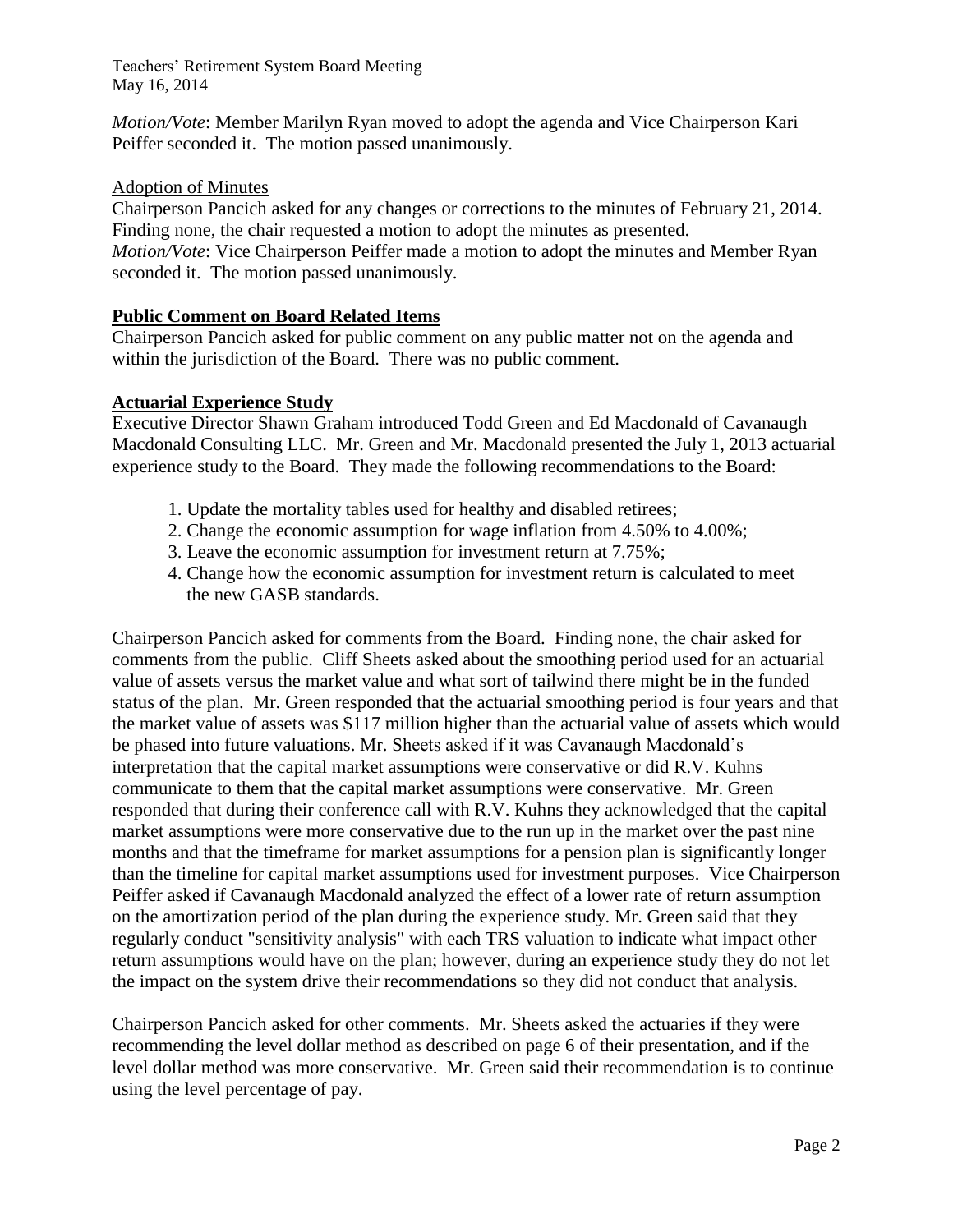Chairperson Pancich asked for additional comments. Finding none, the chair asked for a motion to accept the actuarial experience study and its recommendations.

*Motion/Vote*: Member Janice Muller made a motion to accept the experience study and to adopt the actuaries' recommended assumptions and Member Lisa Cordingley seconded it. The motion passed unanimously.

# **Executive Director's Report**

# 2015 Legislative Concepts

Mr. Graham presented the legislative concepts for the 2015 legislative session. Mr. Graham and Legal Counsel Denise Pizzini explained the housekeeping bill and statute of limitations section of the bill. Ms. Pizzini said the statute of limitations section would likely be added to the housekeeping bill but was drafted separately due to its length. There was a discussion of the housekeeping bill and it various provisions. Ms. Pizzini announced the Cycle C filing was approved by the IRS. Mr. Graham presented the bill related to the Montana University System Retirement Program and the need to change the employer rate to amortize the university system's past service liability; however the exact percentage of TIAA-CREF payroll necessary to amortize the unfunded liability related to the MUS-RP will not be known until after the 7/1/2014 valuation has been completed.

Chairperson Pancich asked for comments from the Board. Finding none, he asked for a motion to approve the 2015 legislative concepts.

*Motion/Vote:* Member Ryan made a motion to approve the concepts and Member Scott Dubbs seconded it. The motion passed unanimously.

## Modifications to the 2014 Actuarial Valuation

Mr. Graham advised the Board that it may be helpful to TRS and to interested parties and the legislature to have some idea of when the triggers for reducing or increasing the supplemental employer and employee contributions might be met in the future and when the GABA rate will be adjusted upward, related to the plan funding changes made by the legislature in 2013. Mr. Graham asked the Board if he should inquire with the actuaries to find out if can reasonable make those determinations in their 2014 valuation. Member Ryan said it would be worthwhile for the actuaries to do so; the other Board members concurred.

## Member Handbooks

Mr. Graham presented to the Board the cost and count of mailing the new member handbooks to members nearing retirement rather than to all active members. The Board agreed to initially mail the new handbooks only to members that are age 45 and older with 5 or more years of service. The Board further instructed that the handbook would be posted on TRS's website, and that a notice of the availability of the handbook online or on request would be placed in the next TRS newsletter.

## TRS Alternative Work Schedule

Mr. Graham presented the alternative works schedule for TRS staff for June 1, 2014 through August 31, 2014.

## Estate of Marjorie Ross overpayment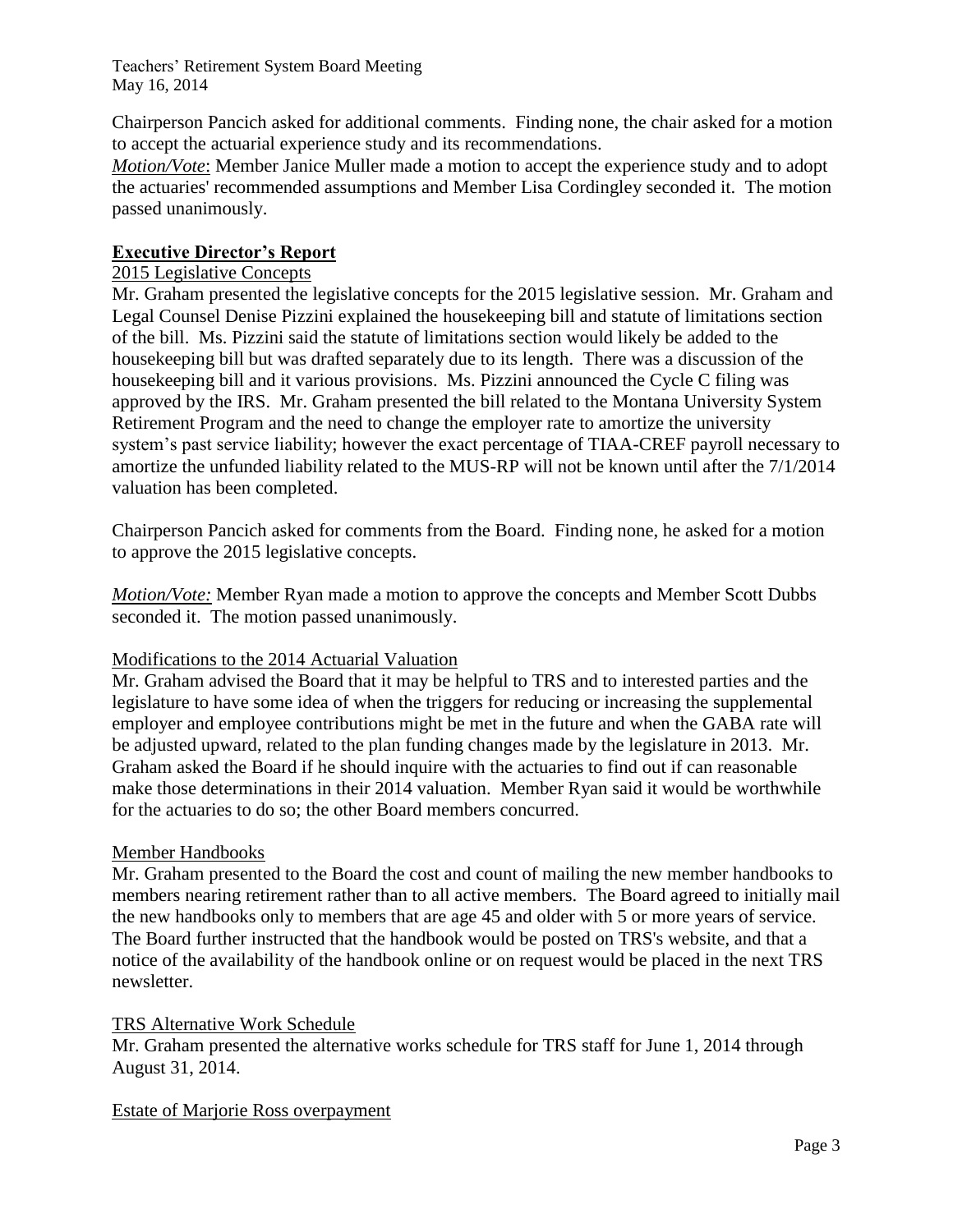Mr. Graham presented a letter to the Board from the estate of Marjorie Ross requesting that the Board consider waiving the interest owed on the overpayment since the estate apparently is willing to pay the principal owed immediately. The Board members indicated they would agree to waive the interest if the amount owed were paid immediately and authorized Mr. Graham respond to Ms. Ross's estate accordingly.

# SAVA Committee Update

Mr. Graham presented a formal request to TRS received from State Senator Dee Brown, chair of the SAVA committee, asking that TRS hold its board meeting where the meetings can be televised or streamed live via the internet. Mr. Graham said he is currently investigating the available options and would have more information at the August Board retreat. Chairperson Pancich asked Mr. Graham to continue investigating the available options. Vice Chairperson Peiffer asked who would pay for the televising or live streaming of the board meetings and Mr. Graham said the state would.

## **Applications and Benefits Adjustments**

Service Retirements and Survivor Benefits

Mr. Graham presented the report on service retirements and survivor benefits.

## **Legal Counsel's Report**

# Summary of Legal Issues

Ms. Pizzini gave an update on the Adam Priquette contested case matter. She said oral arguments for summary judgment were scheduled for May 22, 2014.

Ms. Pizzini stated the Lynn Mavencamp contested case had been appealed to the Montana State Supreme Court. Ms. Pizzini explained the Supreme Court required mediation and the mediation was scheduled for May 29, 2014 with mediator Stu Kellner. Member Ryan asked what would happen next if the case was not resolved through mediation. Ms. Pizzini responded that the appeal in the Supreme Court would proceed and would likely be decided on briefs; she does not think this is an issue the Supreme Court would hear oral arguments on. Ms. Pizzini indicated a closed session would be held later in the afternoon for the Board to discuss its position and provide instructions to Mr. Graham and Ms. Pizzini for mediation.

Ms. Pizzini indicated the only other pending contested matter is the Edward Zabrocki case, in which case the Board will issue its final determination on motions for summary judgment later this meeting.

## **Administrative Business**

Renewal of Contracted Service Agreements Ice Miller

Mr. Graham presented the Ice Miller contract for renewal by the Board. Chairperson Pancich asked for comments from the Board. Member Dubbs asked for the contract to be updated to reflect the change in Executive Directors. Chairperson Pancich asked for a motion to approve the contract with Ice Miller.

*Motion/Vote*: Vice Chairperson Peiffer made a motion to approve the Ice Miller contract and Member Muller seconded it. The motion passed unanimously.

Cavanaugh Macdonald Consulting, LLC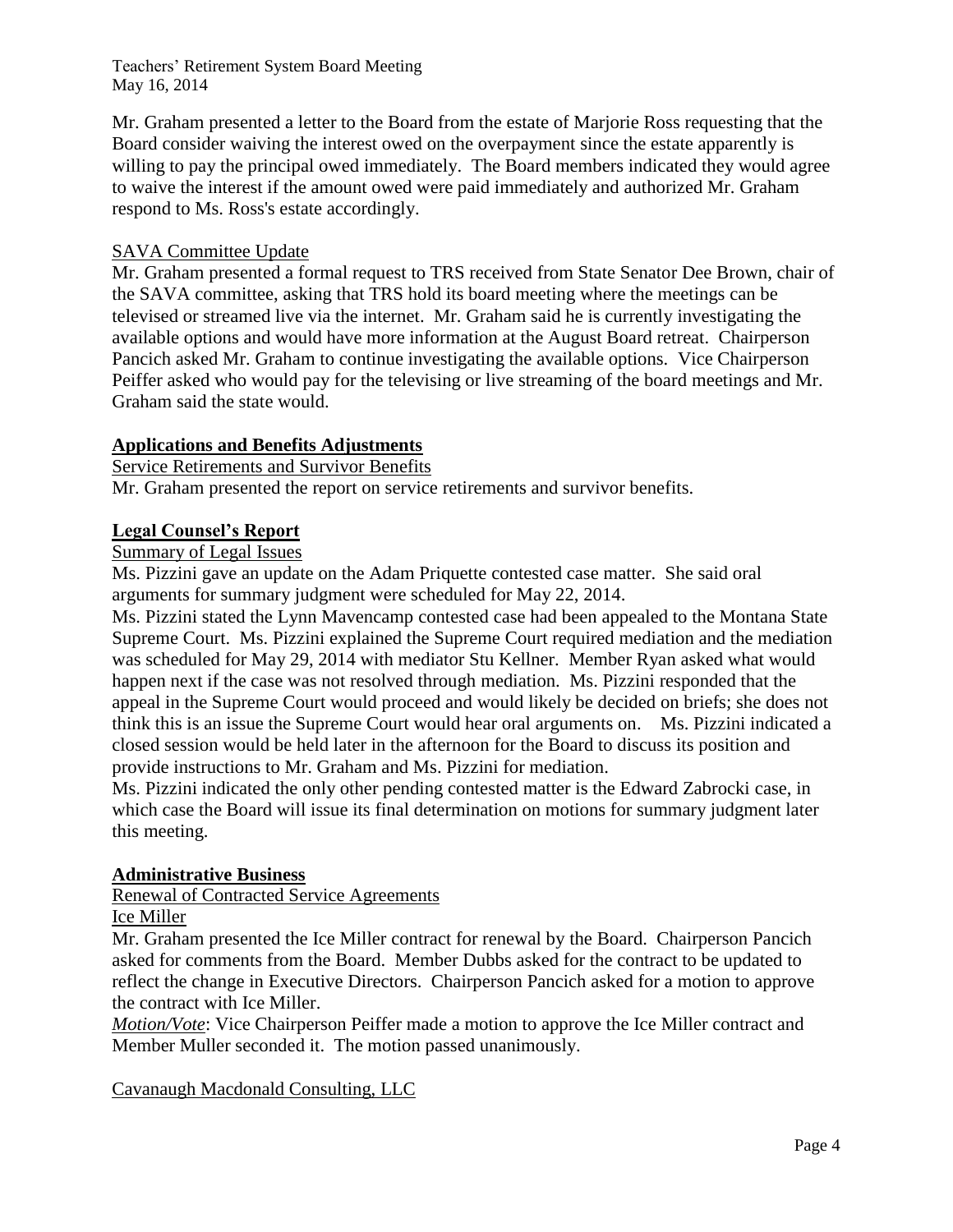Mr. Graham presented the Cavanaugh Macdonald Consulting, LLC contract for renewal by the Board. Mr. Graham explained the additional actuarial services required to comply with the GASB statements 67 and 68 changes are included in the contract and that Cavanaugh Macdonald would pass on cost savings to TRS. Member Ryan asked if the board has a choice regarding GASB, and Mr. Graham said no. Chairperson Pancich asked for comments from the Board. Finding none, the chair asked for a motion to approve the Cavanaugh Macdonald contract. *Motion/Vote*: Member Dubbs made a motion to approve the Cavanaugh Macdonald contract, and Member Cordingley seconded it. The motion passed unanimously.

## Interest Rate Credited to Member Accounts

Mr. Graham presented the staff recommendation to lower the interest rate credited to member accounts from 0.25% to 0.20%. There was a discussion about the interest rate and whether or not to go to 0.15%. Finding no further discussion, Chairperson Pancich asked for a motion to accept the staff recommendation of 0.20%.

*Motion/Vote*: Member Ryan made a motion to accept the staff recommendation of 0.20% interest credited to member accounts, and Vice Chairperson Peiffer seconded it. The motion passed unanimously.

## Out-of-State Travel Requests

NCTR Annual Conference/NCTR Summer Trustee Workshop

Mr. Graham presented out-of-state travel requests for Mr. Graham and trustees to attend the NCTR Annual Conference in Indianapolis, IN in October 11-15, 2014 and for trustees to attend the NCTR Summer Trustee Workshop in Berkley, CA in July 27-30, 2014. There was a discussion about which board members could attend which conference and how many members of the board to send to each. Finding no further discussion, Chairperson Pancich asked for a motion regarding the conferences.

*Motion/Vote*: Member Dubbs made a motion to send up to 4 board members to each the NCTR Annual Conference and the NCTR Summer Trustee Workshop. Vice Chairperson Peiffer seconded the motion. The motion passed unanimously.

Mr. Graham asked the board to clarify whether they wanted him to attend the NCTR Annual Conference in October, as well.

*Motion/Vote*: Member Dubbs made a motion to send Mr. Graham to the NCTR conference, and Member Cordingley seconded it. The motion passed unanimously.

## Public Pension Finance Forum (P2F2) Conference

Mr. Graham presented the out-of-state travel request to send Accounting/Fiscal Manager Nolan Brilz to the conference. Chairperson Pancich asked for comments from the Board. Finding none, the chair asked for a motion to approve sending Mr. Brilz to the P2F2 conference. *Motion/Vote*: Member Ryan made a motion to approve sending Mr. Brilz to the P2F2 conference, and Vice Chairperson Peiffer seconded it. The motion passed unanimously.

## Investment Report

Member Ryan gave her presentation on the Board of Investments. She said the average investment return for the year to date was 13%.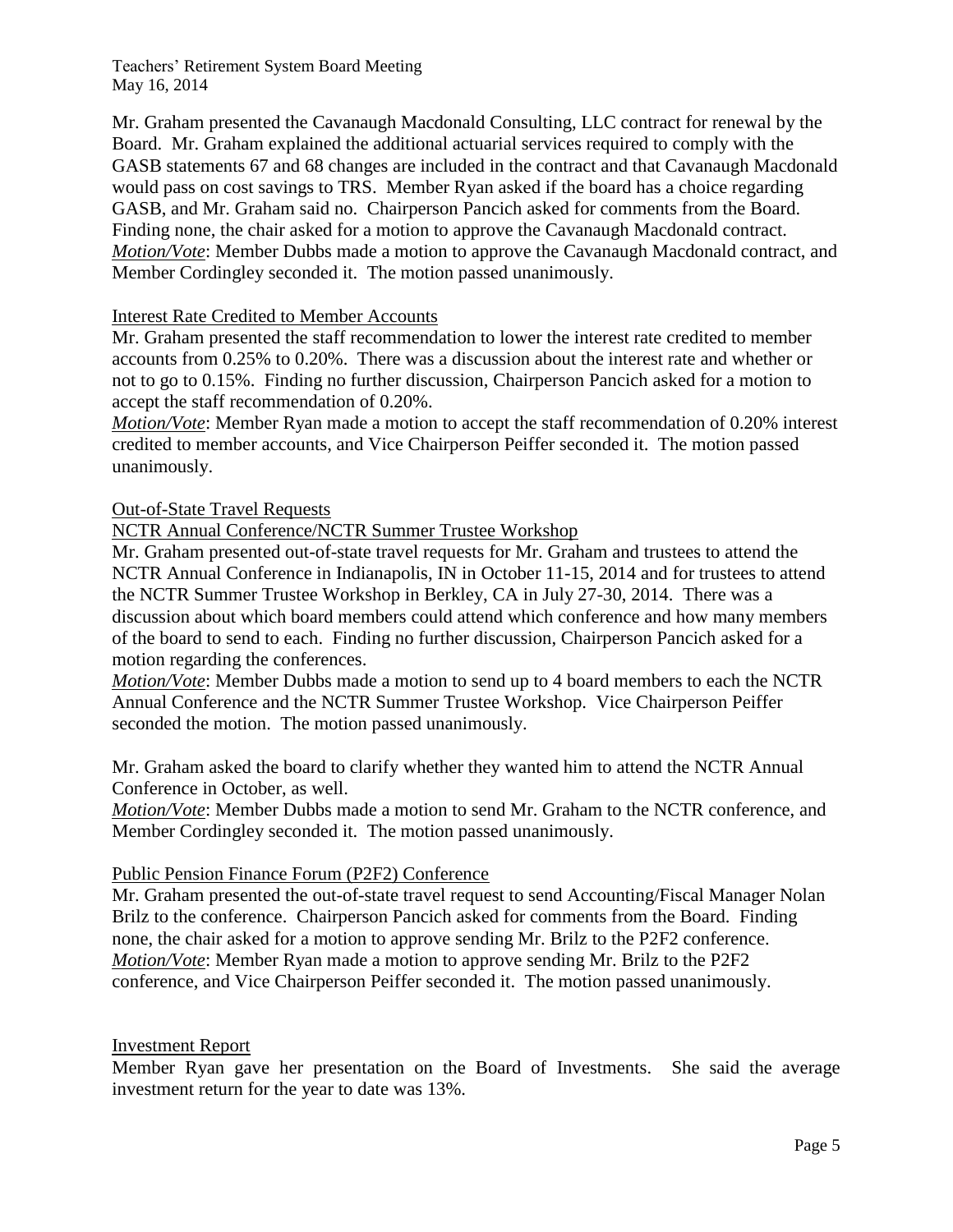## Next Meeting Date

Mr. Graham confirmed with the board that August  $7<sup>th</sup>$  still works for the next meeting date. Mr. Graham stated this is not one of the board's regular quarterly meetings, but the meeting held by the Board most years to discuss strategic planning. Mr. Graham indicated that TRS staff would be making proposals for strategic planning issues, and asked the Board members to send their suggestions as well. He indicated that a number of policy reviews are also on the tentative agenda for the meeting.

Chairperson Pancich asked for any comments from the public before the meeting broke. JC Weingartner of the MEA-MFT thanked Chairperson Pancich for his work on the Board.

The meeting broke for lunch at 11:25 a.m. The meeting reconvened at the Teachers' Retirement System Board Room 1500 East  $6<sup>th</sup>$  Avenue Helena MT.

Chairperson Pancich called the meeting to order 1:30 p.m.

#### **Administrative Business**

Personnel Committee Recommended Pay Adjustment

Deputy Director Tammy Rau presented the Personnel Committee report on pay adjustments and the committee's recommendation to adopt the 2012 State Human Resources Division market survey. The Personnel Committee also recommended pay increases for six TRS employees to bring their pay in line with the target market ratios established in TRS's pay plan. Chairperson Pancich asked for comments from the Board. Finding none, the chair asked for a motion. *Motion/Vote*: Member Cordingley made a motion to adopt the Personnel Committee's recommendations and Member Muller seconded it. The motion passed unanimously.

#### TRS 2014-2015 Budget

Accounting/Fiscal Manager Nolan Brilz presented the Fiscal Year 2015 budget. There was a discussion about various line items in the budget. Mr. Graham said TRS would present a Request for Proposal for the scheduled peer review audit of the contracted actuaries. Chairperson Pancich asked for additional comments from the Board. Finding none, the chair asked for a motion.

*Motion/Vote*: Member Dubbs made a motion to approve the 2014-2015 budget and Vice Chairperson Peiffer seconded it. The motion passed unanimously.

#### M-Trust Budget

Mr. Brilz presented the budget for the M-Trust project. Mr. Graham said the costs are being capitalized. Chairperson Pancich asked for additional comments from the Board. Finding none, the chair asked for a motion.

*Motion/Vote*: Member Ryan made a motion to approve the M-Trust budget and Vice Chairperson Peiffer seconded it. The motion passed unanimously.

#### Financial Statements and Budget Reports

Mr. Brilz presented the financial statements and budget reports. Mr. Brilz said Lamotte Elementary, Whitehall Public Schools, and Malta Public Schools are caught up on their delinquent reports. He said he is working with Cleveland Elementary to get them caught up on their reports.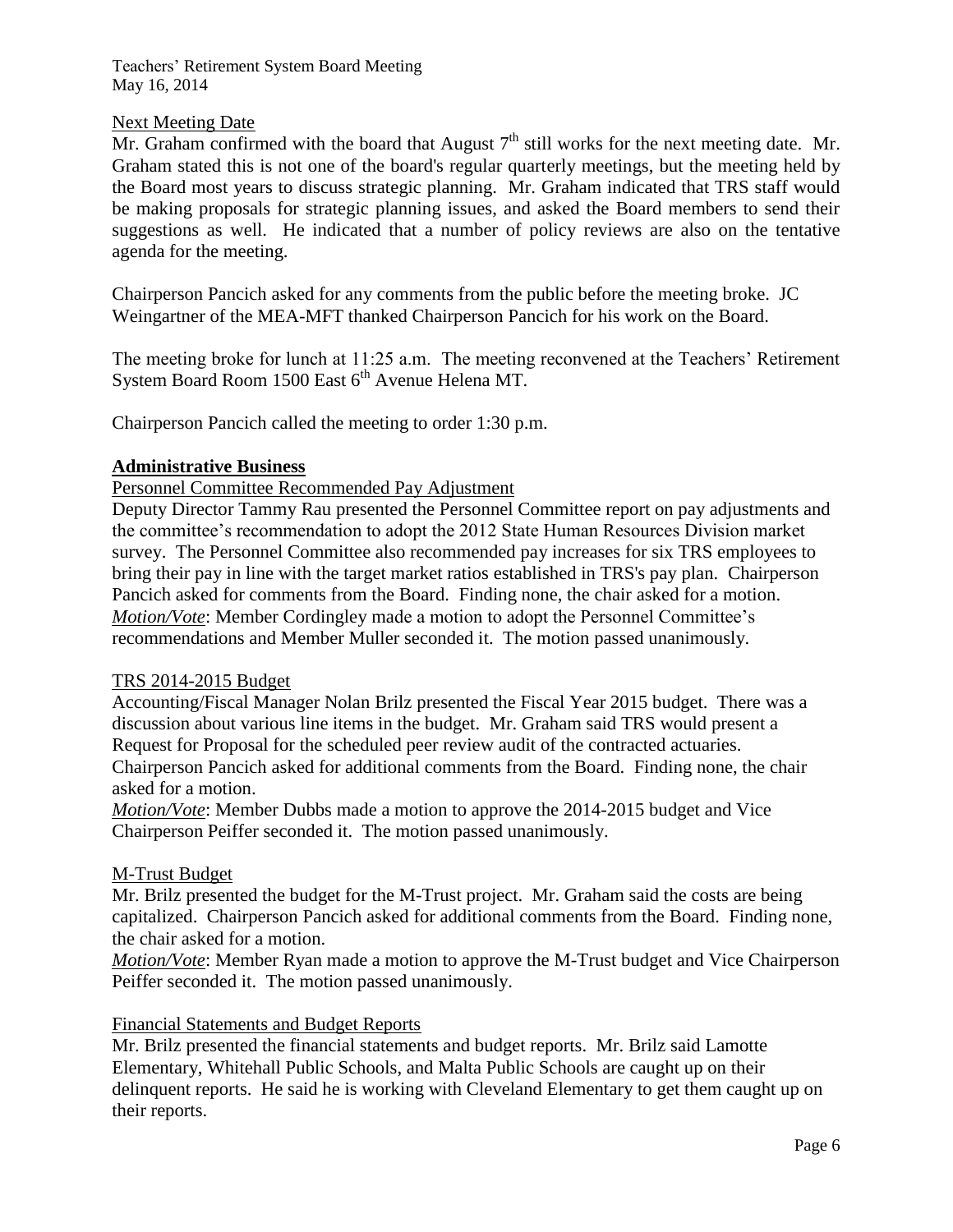It was announced that Fromberg Public Schools had paid their delinquent reserve sweep. Mr. Graham said they had protested the concept of the reserve sweep. Mr. Graham explained that TRS is working with OPI and Lodge Grass Public Schools in regards to the calculation of their reserve sweep. Member Muller asked if North Harlem had paid their reserve sweep. Mr. Brilz said they had paid half of it and he was in contact with them regarding the other half.

## TRS IT Plan – FY 2014 – 2019

Information Technology Manager Rick Bush presented the IT plan. Mr. Bush said the main focus for the next two years is the M-Trust project, and gave an update on the project. Ms. Rau gave an update on the testing of some of the M-Trust modules. Mr. Bush said the next IT project would be the imaging system and the upgrade of the FileNet imaging software. He said the state IT department is looking into possible imaging upgrades for the state. Mr. Bush said TRS has submitted its disaster recovery plan to the state IT department.

#### **Closed Meeting**

Executive Session to Discuss Litigation Strategy in the Mavencamp contested case Chairperson Pancich directed the meeting to be closed at 2:19 p.m. so the Board could discuss litigation strategy with legal counsel regarding Lynn Mavencamp's appeal to the state Supreme Court and required mediation of the case on appeal.

#### Executive Session to Discuss Disability Applications

The meeting remained closed to the public so the Board could discuss and review the disability applications since the individual's right to privacy pertaining to an application for disability benefits clearly exceeds the merits of public disclosure. The meeting was reopened to the public at 3:10 p.m.

#### **Open Meeting**

Applications for Disability Retirement Benefits

Chairperson Pancich requested motions on the disability applications.

*Motion/Vote*: Vice Chairperson Peiffer made a motion to discontinue the board review of Cheryl Storey's disability file. Member Ryan seconded the motion. The motion passed unanimously.

*Motion/Vote*: Member Cordingley made a motion to discontinue the board review of Bruce Barta's disability file. Member Ryan seconded the motion. The motion passed unanimously.

*Motion/Vote*: Vice Chairperson Peiffer made a motion to approve the disability application of Lisa Michael. Member Muller seconded the motion. The motion passed unanimously.

*Motion/Vote*: Member Dubbs made a motion to approve the disability application of Chris Windchief. Member Ryan seconded the motion. The motion passed unanimously.

*Motion/Vote*: Member Muller made a motion to approve the disability application of Celia Wolny. Member Ryan seconded the motion. The motion passed unanimously.